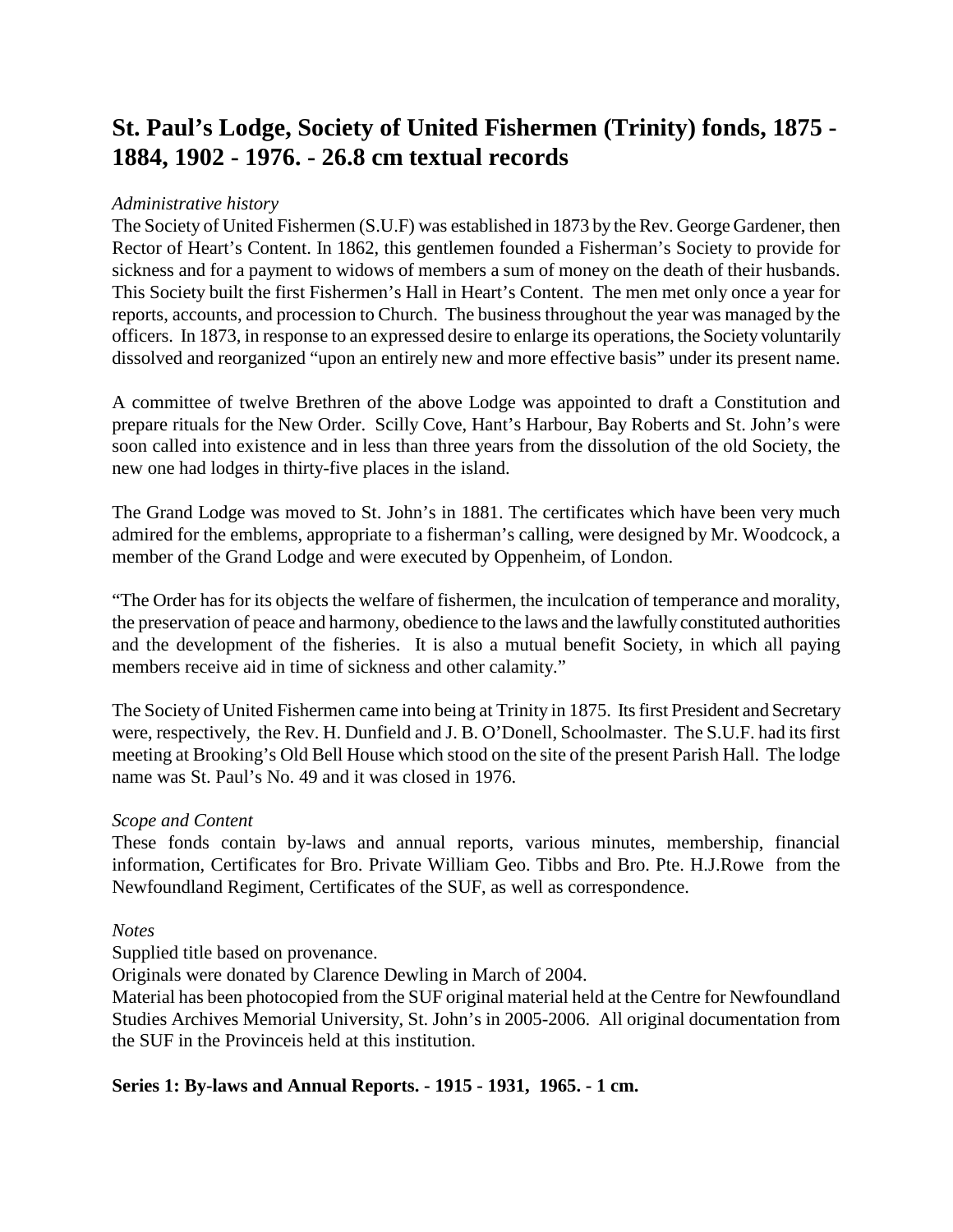Series consists of three books of the by-laws of St. Paul's Lodge No. 49, two for 1915 and one for 1931 as well as a book of Annual Reports of the Supreme Grand Lodge and Ladies Superior Council for the year ending August 13, 1965 for St. John's, Newfoundland.

#### **Series 2: Minutes. - 1876 - 1976. - 18.6 cm.**

Series contains Minutes of the S.U.F. Lodge No. 49, from regular, emergency, red, white, and blue degree, as well as District Grand Lodge meetings.

The volumes are arranged in sub-series according to form and function.

| Sub-series | 2.01 | <b>Regular Minutes</b>     |
|------------|------|----------------------------|
|            | 2.02 | <b>Emergency Meetings</b>  |
|            | 2.03 | Red degree Minutes         |
|            | 2.04 | White degree Minutes       |
|            | 2.05 | <b>Blue Degree Minutes</b> |
|            | 2.06 | District Grand Lodge       |

2.01 Regular Minutes. - 1876-1877, 1909-1914, 1916-1920, 1929-1958, 1967-1976. - 12 cm.

Sub-series consists of books of regular minutes from October 12, 18765 to August 30, 1877 and January 6, 1909 to January 22, 1976.

| 2.01.001 | October 12, 1876 - August 30, 1877  |
|----------|-------------------------------------|
| 2.01.002 | January. 6, 1909 - May 20, 1910     |
| 2.01.003 | November 3, 1910 - January 15, 1914 |
| 2.01.004 | January 27, 1916 - March 25, 1920   |
| 2.01.005 | January 31, 1929 - October 6, 1932  |
| 2.01.006 | October 27, 1932 - December 6, 1945 |
| 2.01.007 | December 13, 1945 - March 20 1958   |
| 2.01.008 | January 26, 1967 - March 20, 1969   |
| 2.01.009 | February 8, 1968 - March 28, 1968   |
| 2.01.010 | March 27, 1969 - March 19, 1972     |
| 2.01.011 | April 2, 1970 - January 22, 1976    |

2.02 Emergency Meetings. 1967-1976. - 1 cm.

Sub-series consists of books of emergency meetings that were held between January 16, 1967 to March 5, 1976.

| 2.02.001 | January 16, 1967 - March 7, 1969 |
|----------|----------------------------------|
| 2.02.002 | March 7, 1969 - April 2, 1970    |
| 2.02.003 | March 21, 1971 - March 14, 1973  |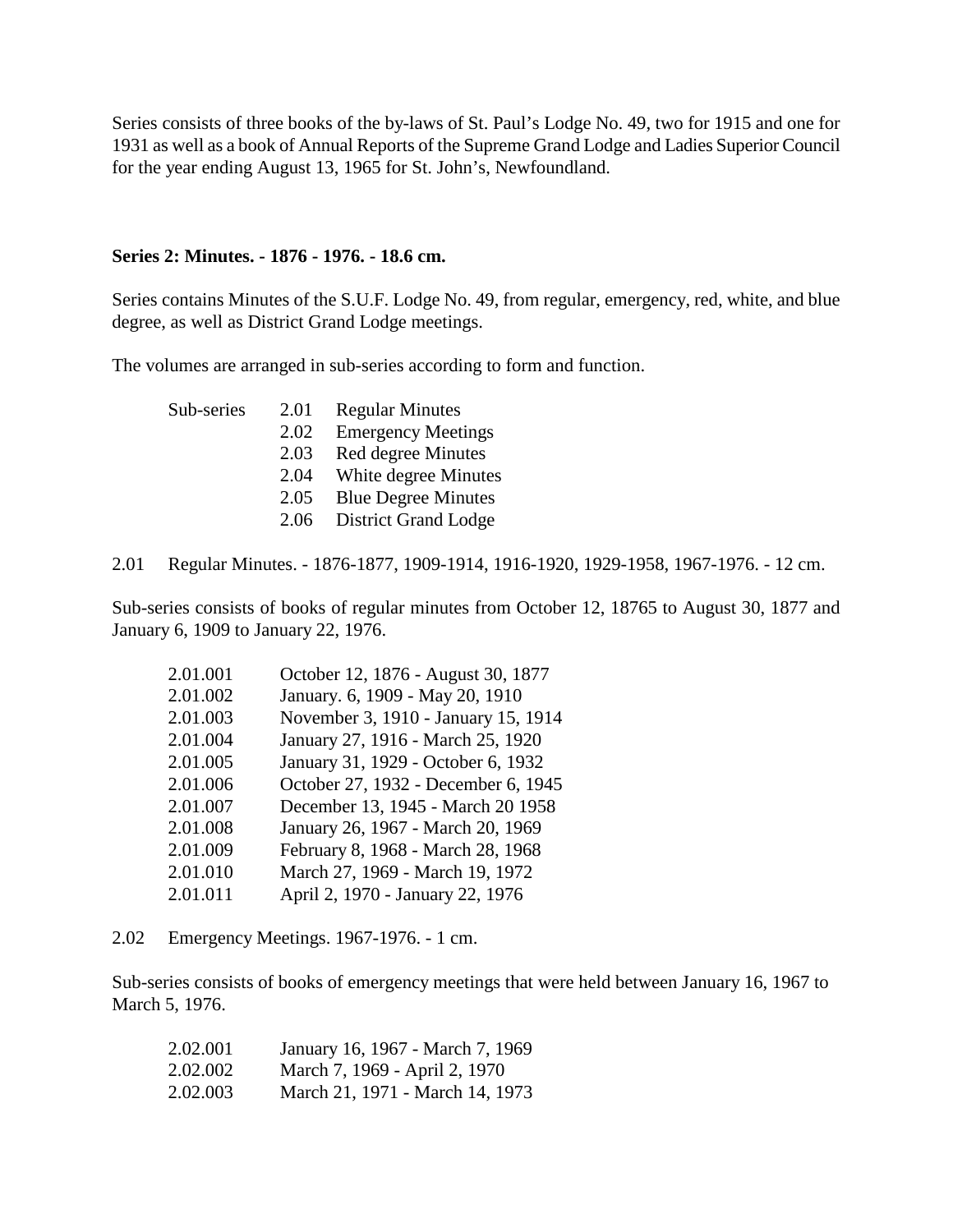2.02.004 March 28, 1973 - March 5, 1976

2.03 First (Red) Degree Minutes. - 1902-1905, 1920-1928. - 4 cm

Sub-series consists of the First Degree minute book for February 4, 1902 to January 9, 1909 and April 1, 1920 to December 27, 1928.

| 2.03.001 | February 4,1902 - April 2, 1903   |
|----------|-----------------------------------|
| 2.03.002 | April 16, 1903 - January 9, 1905  |
| 2.03.003 | April 1, 1920 - December 27, 1928 |

2.04 Second (White) Degree Minutes. - 1907-1925, 1942-1974, 1976. - 1 cm.

Sub-series consists of the Second Degree minute books for December 12, 1907 to March 5, 1976.

| 2.04.001 | December 12, 1907 - December 29, 1925             |
|----------|---------------------------------------------------|
| 2.04.002 | November 20, 1942 - January 17, 1974              |
| 2.04.003 | May 11, 1973, February 1, 1974, and March 5, 1976 |

2.05 Third (Blue) Degree Minutes. - 1902-1916, 1942-1968. - 0.5 cm.

Sub-series consists of the Third Degree minute books for March 20, 1902 to March 23, 1916 and November 20, 1942 to February 22, 1968.

| 2.05.001 | March 20, 1902 - March 23, 1916       |
|----------|---------------------------------------|
| 2.05.002 | November 20, 1942 - February 22, 1968 |

2.06 District Grand Lodge. - 1915. - 0.1 cm.

Sub-series contains minutes for 1915 for the Trinity Bay North District Grand Lodge, a copy of the first annual report, and a letter from A. White, Secretary, of St Paul's Lodge, No. 49.

## **Series 3: Membership. - 1875 - 1885. - 3.4 cm.**

Series consists of the proposition of members from 1875 - 1885 which included the person's name, residence, occupation, date of ballot, result of ballot, and when initiated, as well as members from 1875 - 1885 which included the person's name, residence, degree held and pledges made. It also contains a list of members not in good standing, deceased, and honorary members.

The series is arranged in sub-series according to form and function

Sub-series 3.01 Index of Members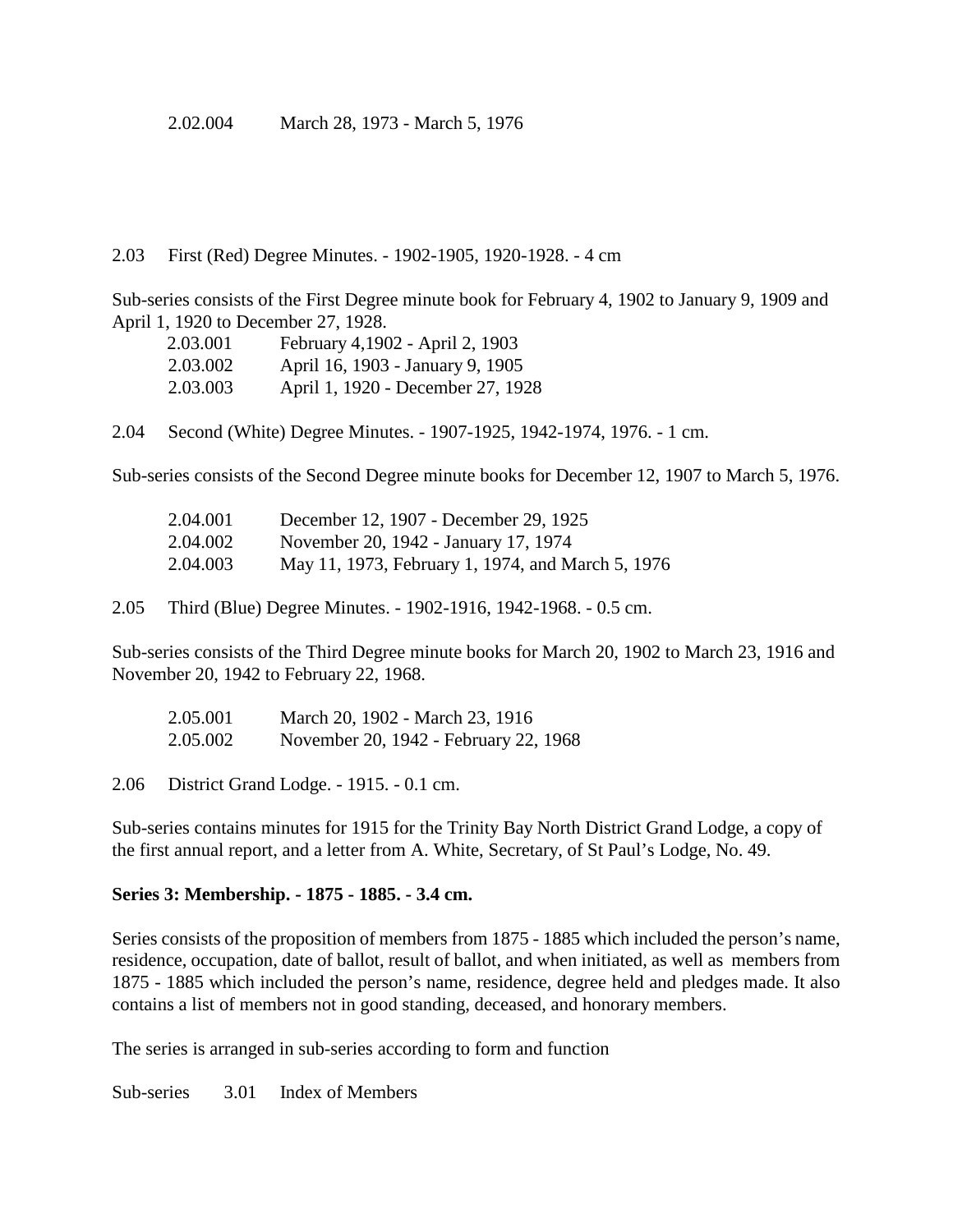3.02 Roll Call

3.03 Specialized Members

3.01 Index of Members. - 1964. -0.2 cm.

Sub-series consists of an index of members for 1964.

3.02 Roll Call. - 1875-1885, 1946-1976. - 3 cm

Sub-series consists of the names of members along with their fees that were either due or paid.

3.02.001 1875 - 1885 3.02.002 1946 - 1966 3.02.003 1963 - 1966 3.02.004 1972 - 1976

3.03 Specialized Members - 1909 - 1968. - 0.2 cm.

Sub-series consists of members that were either suspended, in bad standing, deceased, honorary, or had withdrawn from the S.U.F from 1909 - 1968.

#### **Series 4: Financial Records. - 1902-1910, 1923-1938, 1942, 1966, 1972-1974. - 3.3cm.**

Series consists of general and personal accounts, income and expenditure books, financial statements and receipts.

The volumes are arranged in sub-series according to form and function.

|  | Sub-series 4.01 General and Personal Accounts |
|--|-----------------------------------------------|
|  | 4.02 Income and Expenditures                  |
|  | 4.03 Financial Statements                     |
|  | 4.04 Receipts                                 |
|  |                                               |

4.01 General and Personal Accounts. - 1902-1910, 1923-1938. - 3 cm.

Sub-series consists of general and personal account books for January 1902 to December 1910 as well as for 1923 to 1938.

| 4.01.001 | January 1902 - March 1906    |
|----------|------------------------------|
| 4.01.002 | January 1906 - December 1910 |
| 4.01.003 | January 1923 - November 1938 |

4.02 Income and Expenditures. - 1972-1974. - 0.1 cm.

Sub-series consists of income and expenditures from April 12, 1972 - January 8, 1974